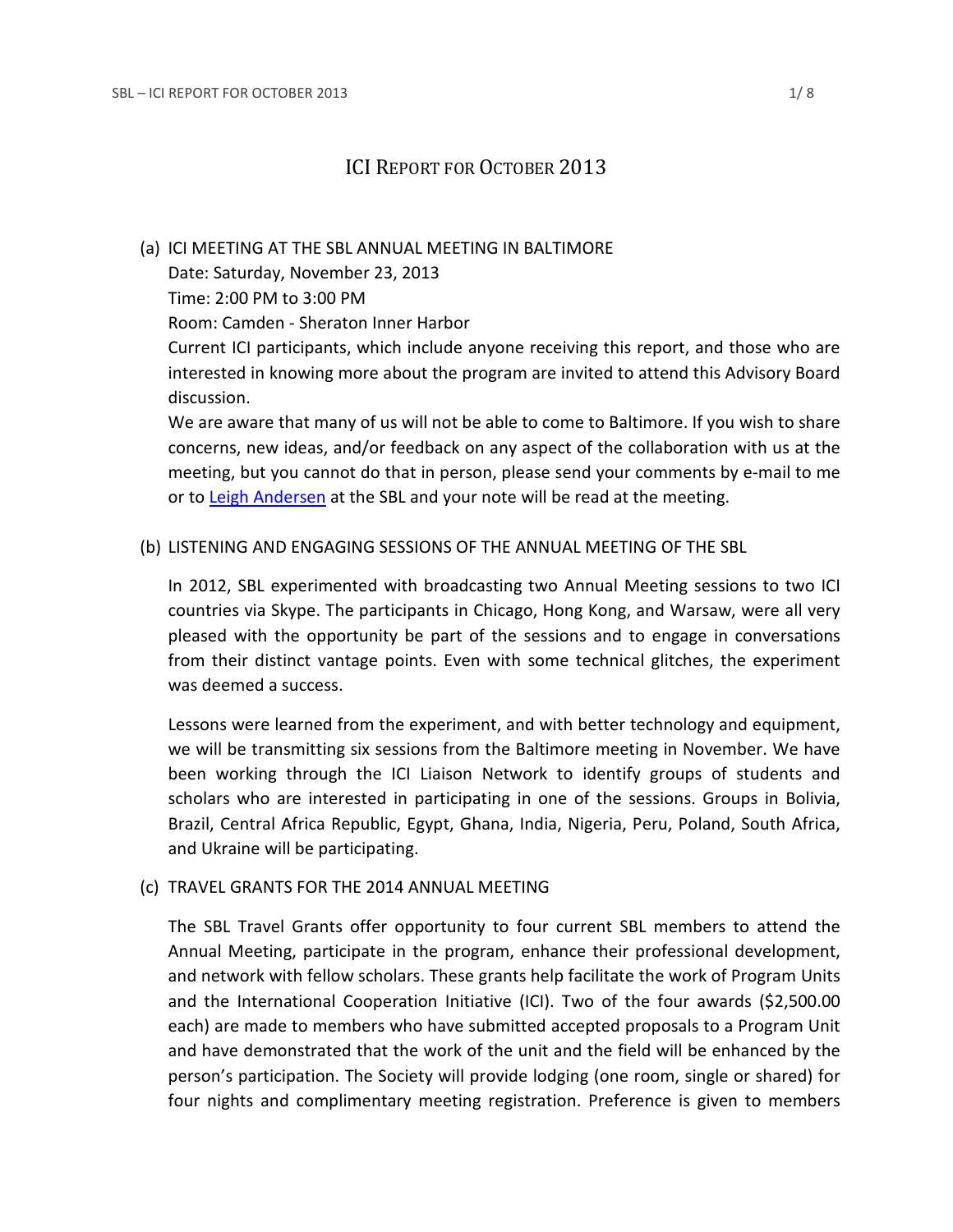from ICI countries. The other two awards (\$1,000 each) will be granted to members participating in the ICI who have never attended an Annual Meeting. The grants defray transportation, hotel accommodations, and other expenses incurred for the Annual Meeting. Applications for the 2014 Annual Meeting will be accepted until March 1, 2014. For more information on applying for an SBL Travel Grant, please contact Beth Tracy [beth.tracy@sbl-site.org.](mailto:beth.tracy@sbl-site.org)

#### (d) NEW PUBLICATION IN ANEM/MACO

ANEM/MACO is a series that was established by the SBL at the request of the International Cooperation Initiative (ICI). The series publishes volumes on the Ancient Near East (including ancient Israel) electronically and makes them freely available for download. (Paperback and hardback versions of the volumes are available too, for a reasonable price.) Any work published in ANEM/MACO is freely available in electronic version to anyone in perpetuity. I am glad to announce the publication of a new volume in the series. Three more volumes will be published in the coming months.

#### **New Volume**

Israel Finkelstein, *The Forgotten Kingdom: The Archaeology and History of Northern Israel*. ANEM/MACO. Atlanta: SBL, 2013. (to download the book click [here\)](http://www.sbl-site.org/assets/pdfs/9781589839106dwld_txt.pdf)

Although Israel was dominant for most of the time the kingdoms of Israel and Judah coexisted, it has remained in Judah's shadow in both the Hebrew Bible and consequently in the attention of modern scholarship. This book presents the first comprehensive history of the northern kingdom and description of the archaeology of northern Israel from the Late Bronze Age (ca. 1350 B.C.E.) until the kingdom's fall in 720 B.C.E. and beyond. It tells the story of the northern kingdom primarily in its formative phases. The narrative is based in archaeology and makes use of the most updated field research, with the addition of what is known from ancient Near Eastern and biblical texts. Finkelstein's thirty years of fieldwork in the northern kingdom have paved the way for a new understanding of the history and archaeology of ancient Israel.

Israel Finkelstein is Professor of Archaeology at Tel Aviv University. He has conducted numerous field projects, including excavations at biblical Shiloh and Megiddo. He is the author of many books, notably *The Archaeology of the Israelite Settlement* (Israel Exploration Society) and *Living on the Fringe* (Sheffield Academic Press), the coauthor, with Neil A. Silberman, of *The Bible Unearthed* and *David and Solomon* (both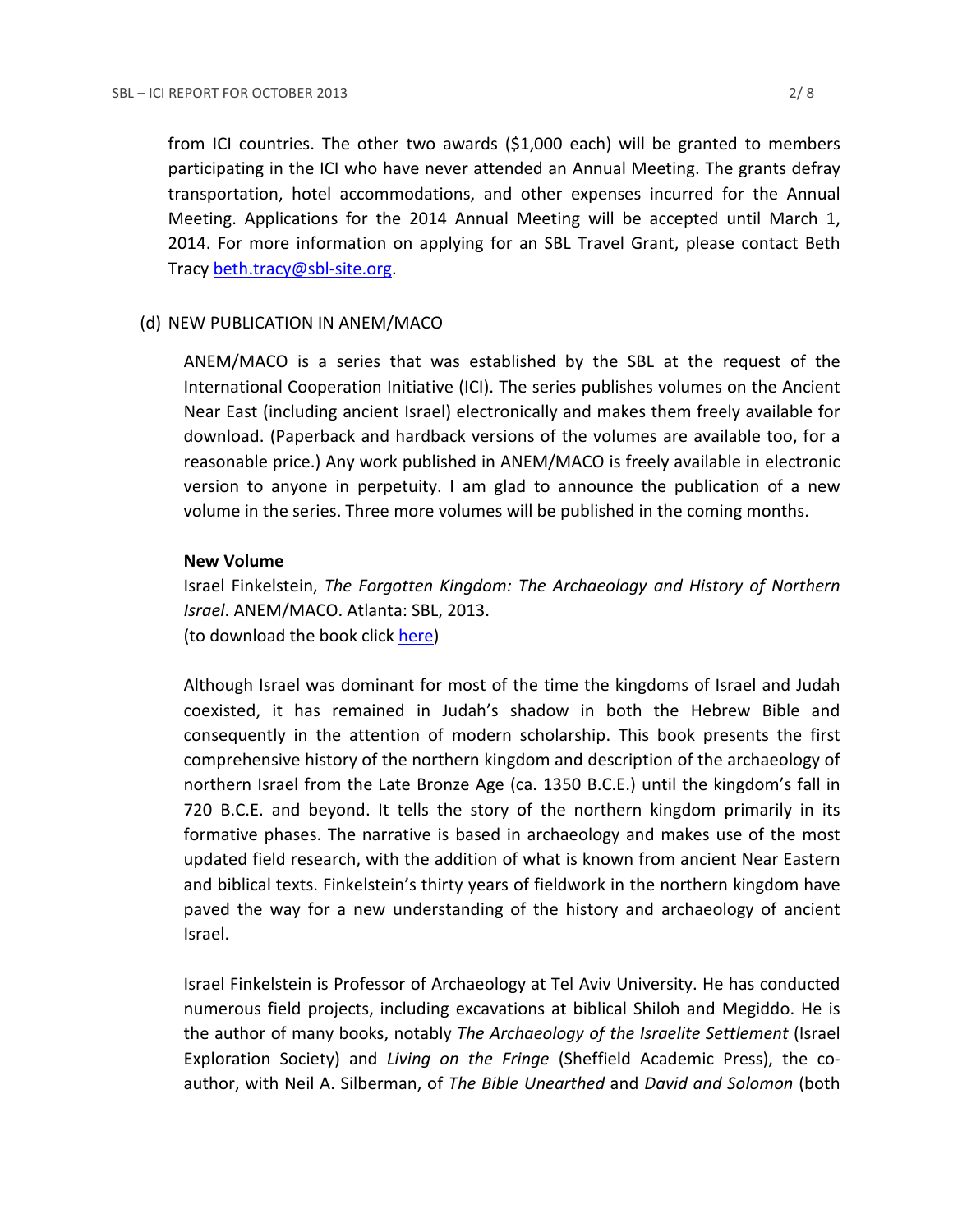from Free Press), and was awarded the prestigious Dan David Prize in the Past Dimension in 2005.

To view the other volumes published in the series, please go to [http://www.sbl](http://www.sbl-site.org/publications/Books_ANEmonographs.aspx)[site.org/publications/Books\\_ANEmonographs.aspx](http://www.sbl-site.org/publications/Books_ANEmonographs.aspx)

### (e) NEW PUBLICATION IN IVBS

IVBS is a series that was established by the SBL at the request of the International Cooperation Initiative (ICI). IVBS encourages in particular submissions from scholars in the present seven international regions for which it has editorial boards: Africa, Central and Eastern Europe, Latin America, Middle East-South Asia, Northeast Asia, Pacific, and Southeast Asia. Interregional collaborations are also welcome. IVBS publishes works in English and in any other language for which its editors can find qualified peer reviewers. Any work published in IVBS is freely available to anyone in perpetuity. The series publishes work generally in the area of reception history and criticism. The scope is not limited to any particular biblical text or historical timeframe. The works will mainly be published in English and, wherever possible, also in primary languages of authors. For more information please go to <http://ivbs.sbl-site.org/home.aspx>

### **New 2013 volumes**

Michael Avioz, Elie Assis, and Yael Shemesh (eds.) *ZER RIMONIM Studies in Biblical Literature and Jewish Exegesis Presented to Professor Rimon Kasher*. IVBS. Atlanta: SBL, 2013.

The present volume is a collection of original papers written in honor of Professor Rimon Kasher, emeritus professor of Bible at Bar-Ilan University, where he taught for nearly forty years. All the papers included in this volume were written in modern Hebrew. They are the fruits of ongoing research done in Israel by Israeli scholars. The authors whose papers are presented here teach at Bar-Ilan University and at other Israeli universities: Tel Aviv University; Hebrew University in Jerusalem, Haifa University, Ben Gurion University of the Negev. (The volume has been published in Modern Hebrew.)

Mercedes García Bachmann, *Women at Work in the Deuteronomistic History*. IVBS. Atlanta: SBL, 2013.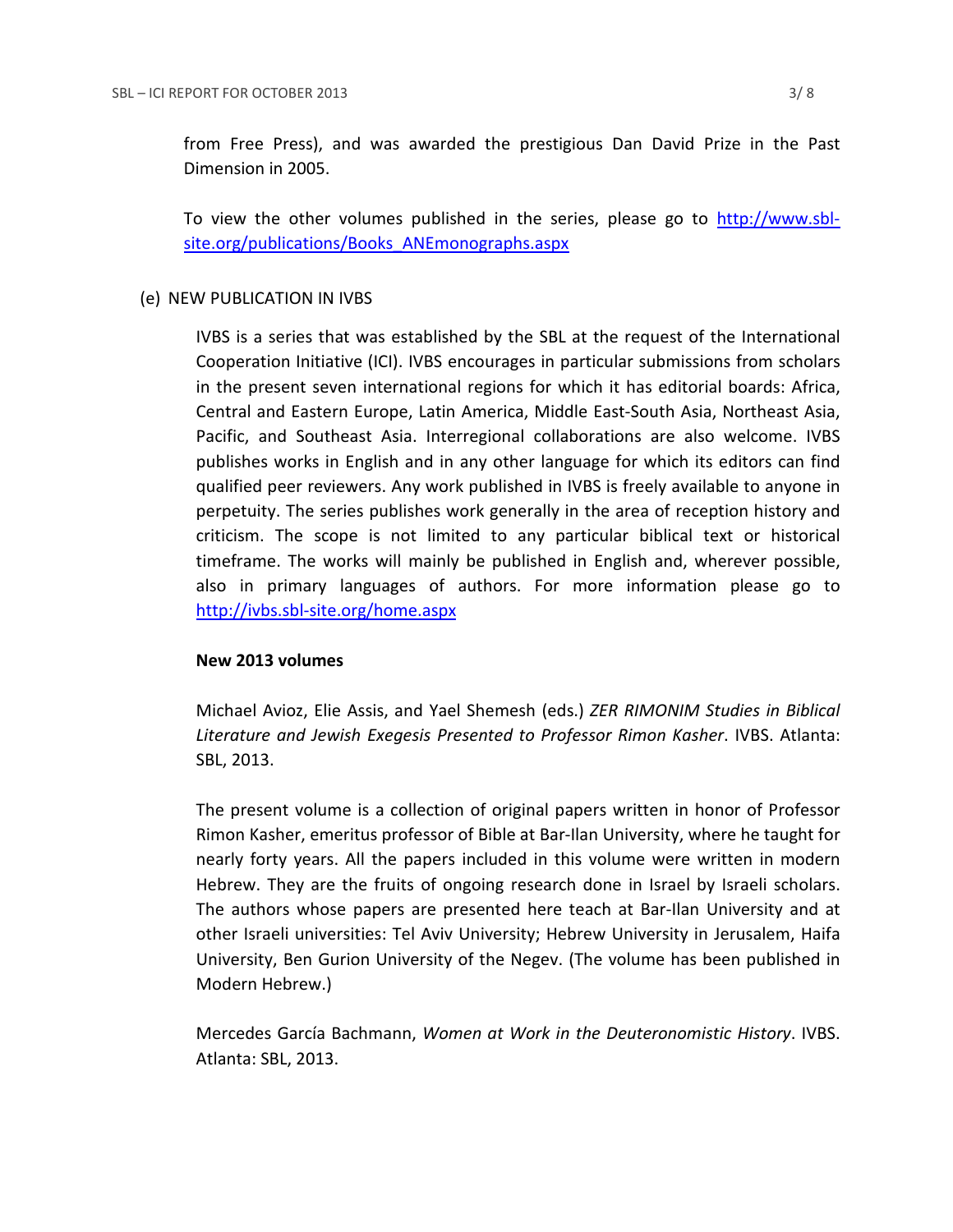The Deuteronomistic History includes a host of workers who harvest and glean, fetch water and cook, spin and weave, heal the sick and much more. The mostly anonymous women who performed this work for others are sometimes mentioned only in a single verse. Consequently, they often are as unrecognized in modern scholarship as they seem in the biblical text. To help readers appreciate the place that these workers played in their ancient socio-economic and literary contexts, this work examines the key texts in the Deuteronomistic History that mention women in service occupations: slaves and dependents, cooks, wet nurses, childcare givers, prostitutes, and scribes. In the process, readers will discover, perhaps surprisingly, that these women were honored not in relation to matters such as sexual purity or marital faithfulness but on account of the valuable service that they provided.

# (f) PUBLICATIONS: ONLINE BOOKS – NEW BOOKS ADDED

(For the full list, please go to [http://www.sbl-site.org/publications/Books\\_ICIbooks.aspx\)](http://www.sbl-site.org/publications/Books_ICIbooks.aspx)

(1) Leneman, Helen. *Love, Lust, and Lunacy: The Stories of Saul and David in Music.* The Bible in the Modern World, 29. Sheffield: Sheffield Phoenix Press, 2010. This is Leneman's second foray into the interdisciplinary study of the Bible and music, following her *The Performed Bible: The Story of Ruth in Opera and Oratorio* (2007).

In *Love, Lust, and Lunacy* she shows how these themes have captured the imagination of librettists and composers of many eras to set the narratives of the books of Samuel to music. Leneman convincingly illustrates music's ability to suggest emotions and character traits that can only be read between the lines of a text, through an in-depth discussion of 16 operas and oratorios from the eighteenth to the late twentieth century—including works of Handel, Nielsen, Parry, Honegger, Milhaud and lesser-known composers. The musical analyses can be understood on different levels by both specialists and non-specialists, providing a new perspective for biblical scholars along with a new appreciation of the biblical texts for musicians and music lovers.

Librettists and composers working with the Saul and David stories were alert to the complexity and ambivalence of the biblical portraits, and filled in the blanks left by the biblical writer in stirring and compelling ways. Their gap-filling may sometimes contradict traditional versions or interpretations of the biblical text, but their musical creativity often makes the words and actions of the biblical characters more convincing and compelling. In the musical works reviewed here there are portrayed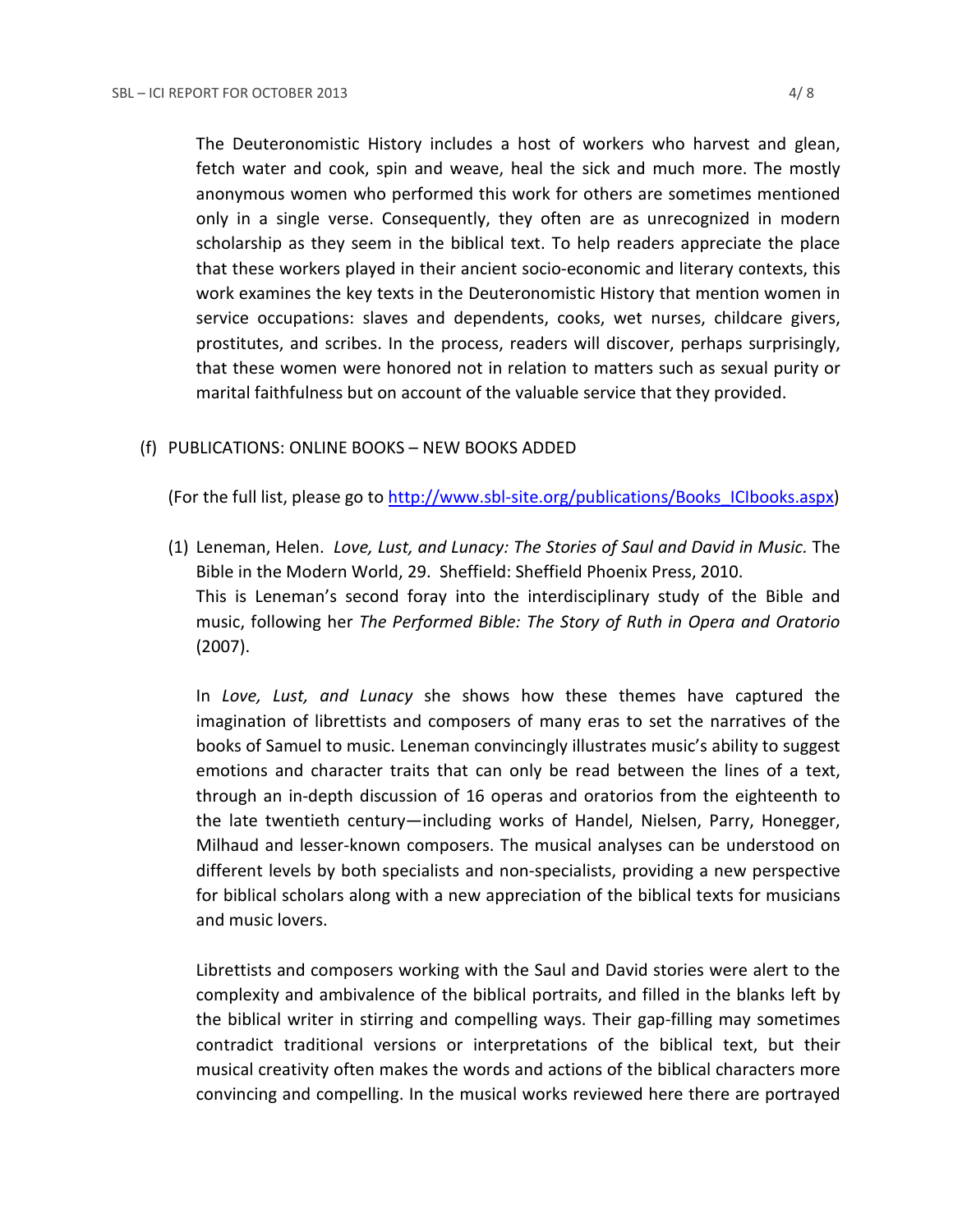(2) Putnam, Frederic Clarke**.** *A New Grammar of Biblical Hebrew.* Sheffield: Sheffield Phoenix Press, 2010.

This is a Hebrew grammar with a difference, being the first truly discourse-based grammar. Its goal is for students to understand Biblical Hebrew as a language, seeing its forms and conjugations as a coherent linguistic system, appreciating why and how the text means what it says—rather than learning Hebrew as a set of random rules and apparently arbitrary meanings.

Thirty-one lessons equip learners for reading the biblical text in Hebrew. They include sections on biblical narrative, poetry, and the Masora—as well as of the text of the Hebrew Bible, lexica, and concordances. The examples and exercises are all taken directly from the biblical text, so that students can check their work against any relatively literal version of the Bible. The vocabulary lists include all of the words that occur fifty times or more in the Hebrew Bible.

Special also to this Grammar are the 'enrichments': brief sections at the end of each chapter encouraging students to apply their grammatical knowledge to specific questions, issues, or passages in the biblical text. Appendices include a Vocabulary of all Hebrew words and proper names that occur fifty times or more, and a Glossary and index of technical terms—as well as complete nominal, pronominal, and verbal paradigms, and an annotated bibliography.

The learner-friendly design of this Grammar has been endorsed by faculty and by students who have used pre-publication versions to teach themselves Biblical Hebrew, both individually and in classes and informal groups.

(3) Dube, Musa, Andrew Mbuvi, Dora Mbuwayesango, editors. *Postcolonial Perspectives in African Biblical Interpretations.* Global Perspectives on Biblical Scholarship, 13. Atlanta: Society of Biblical Literature, 2012.

This volume foregrounds biblical interpretation within the African history of colonial contact, from North Atlantic slavery to the current era of globalization. It reads of the prolonged struggle for justice and of hybrid identities from multifaceted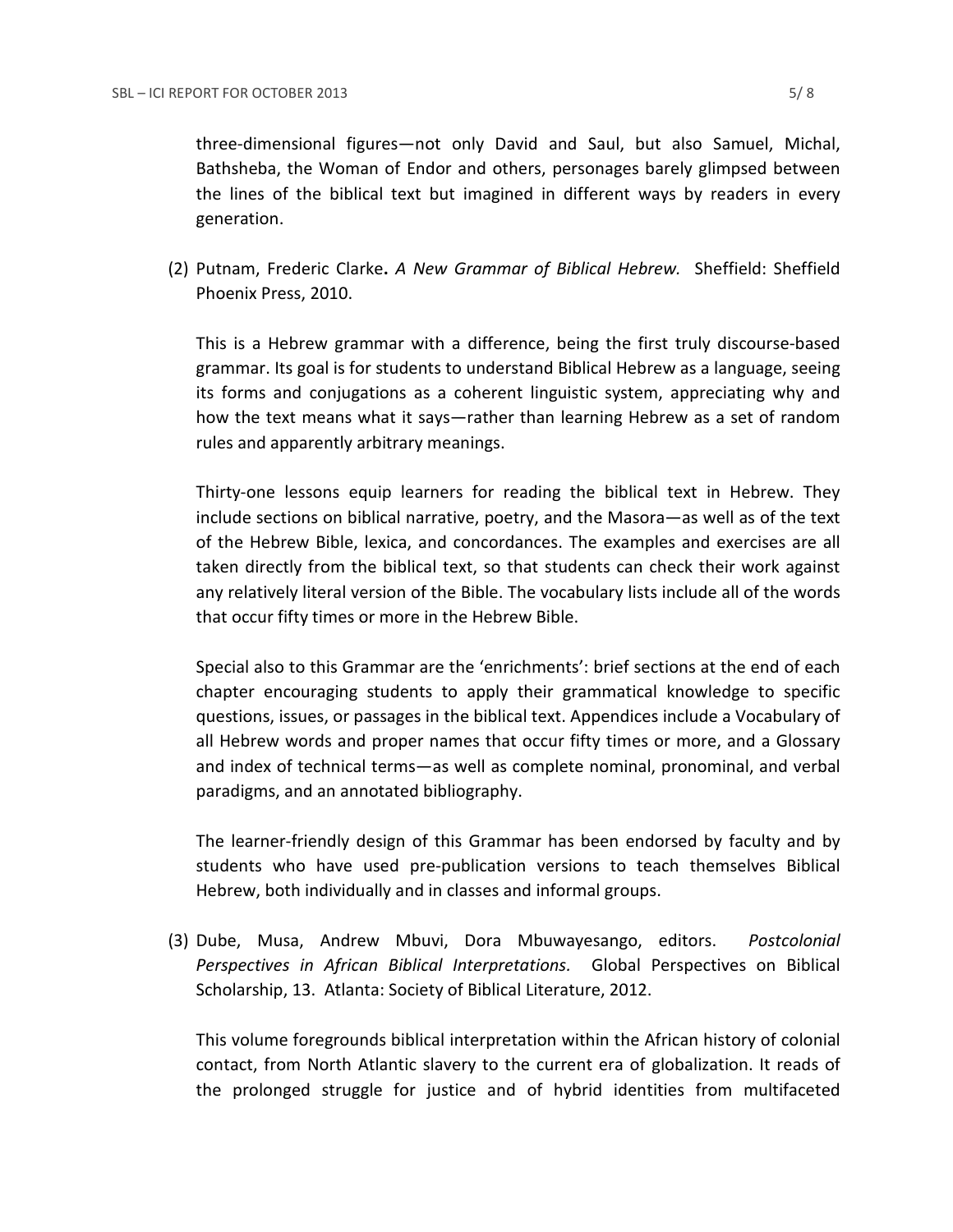contexts, where the Bible co-exists with African Indigenous Religions, Islam, and other religions. Showcasing the dynamic and creative approaches of an emerging and thriving community of biblical scholarship from the African continent and African diaspora, the volume critically examines the interaction of biblical texts with African people and their cultures within a postcolonial framework. While employing feminist/womanist, postcolonial, Afrocentric, social engagement, creative writing, reconstruction, and HIV/AIDS perspectives, the authors all engage with empire in their own ways: in specific times, forms, and geography. This volume is an important addition to postcolonial and empires studies in biblical scholarship. The contributors are David Tuesday Adamo, Lynn Darden, H. J. M. (Hans) van Deventer, Musa W. Dube, John D. K. Ekem, Ernest M. Ezeogu, Elelwani B. Farisani, Sylvester A. Johnson, Emmanuel Katongole, Malebogo Kgalemang, Temba L. J. Mafico, Madipoane Masenya (ngwan'a Mphahlele), Andrew M. Mbuvi, Sarojini Nadar, Elivered Nasambu-Mulongo, Jeremy Punt, Gerrie Snyman, Lovemore Togarasei, Sam Tshehla, Robert Wafawanaka, Robert Wafula, Gerald West, Alice Y. Yafeh-Deigh, and Gosnell L. Yorke.

(4) Boda, Mark, Carol J. Dempsey, Leann Snow Flesher, editors. *Daughter Zion: Her Portrait, Her Response*. Ancient Israel and Its Literature, 13. Atlanta: Society of Biblical Literature, 2012.

This volume showcases recent exploration of the portrait of Daughter Zion as "she" appears in biblical Hebrew poetry. Using Carleen Mandolfo's *Daughter Zion Talks Back to the Prophets* (Society of Biblical Literature, 2007) as a point of departure, the contributors to this volume explore the image of Daughter Zion in its many dimensions in various texts in the Hebrew Bible. Approaches used range from poetic, rhetorical, and linguistic to sociological and ideological. To bring the conversation full circle, Carleen Mandolfo engages in a dialogic response with her interlocutors. The contributors are Mark J. Boda, Mary L. Conway, Stephen L. Cook, Carol J. Dempsey, LeAnn Snow Flesher, Michael H. Floyd, Barbara Green, John F. Hobbins, Mignon R. Jacobs, Brittany Kim, Cheryl A. Kirk-Duggan, Christl M. Maier, Carleen Mandolfo, Jill Middlemas, Kim Lan Nguyen, and Lena-Sofia Tiemeyer.

(g) EVENTS

The SBL maintains a significant list of events taking place anywhere in the globe. For the full list please go to<http://www.sbl-site.org/meetings/events.aspx>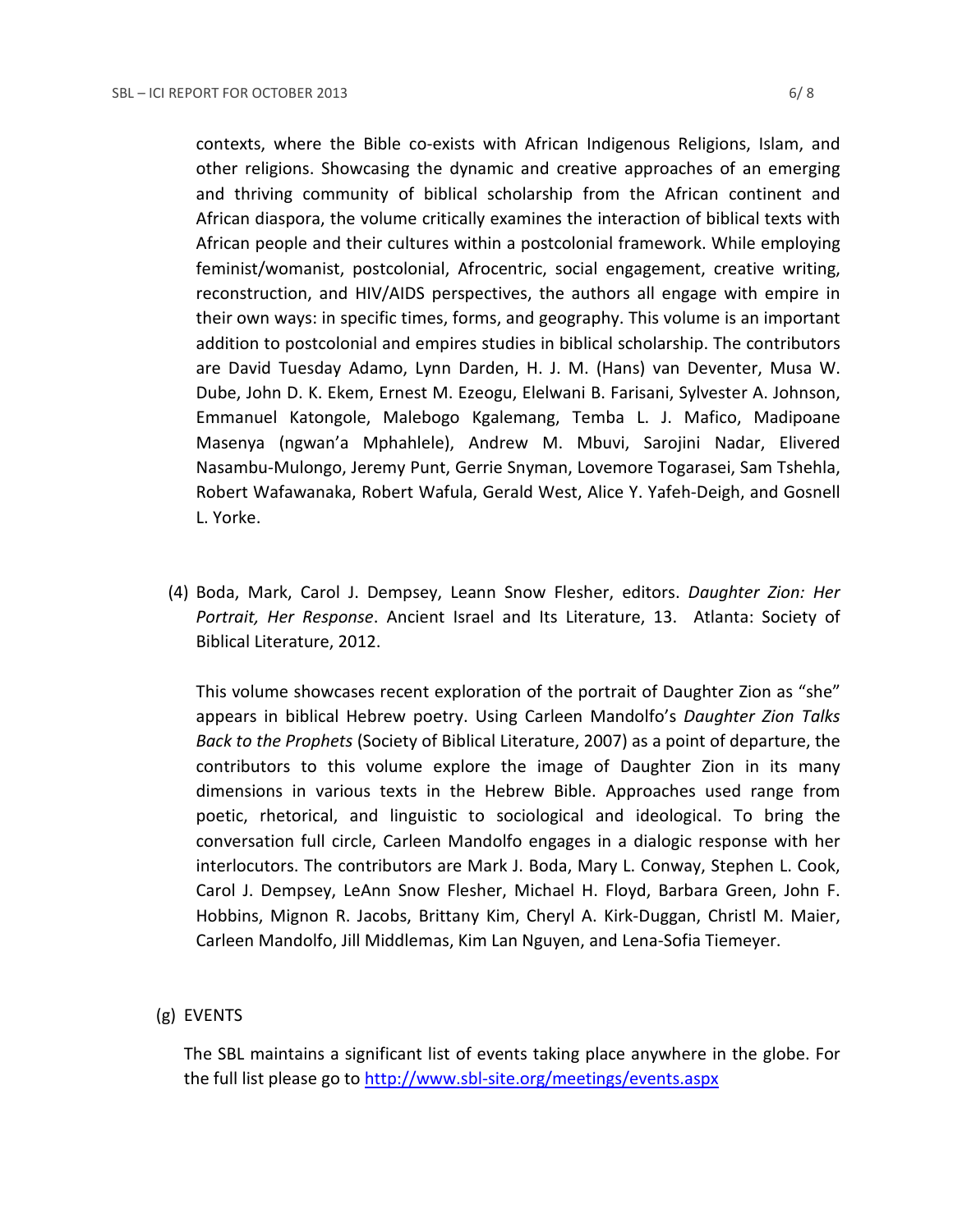Please provide information on conferences in your region, including calls for papers, to Sharon Johnson at [sharon.johnson@sbl-site.org.](mailto:sharon.johnson@sbl-site.org)

# **November 23-26, 2013 [SBL Annual Meeting](http://www.sbl-site.org/meetings/AnnualMeeting.aspx)**

The SBL Annual Meeting is the largest gathering of biblical scholars in the world. Each meeting showcases the latest in biblical research, fosters collegial contacts, advances research, and focuses on issues of the profession. The 2013 Annual Meeting will be held in Baltimore, Maryland. **[More information.](http://www.sbl-site.org/meetings/AnnualMeeting.aspx)**

# **January 27-29, 2014**

# **International Conference on New Research in Hebrew Language and Culture**

Hosted by the New Department of Hebrew, Faculty of the Humanities, University of the Free State, Bloemfontein, South Africa

The conference will deal with a variety of topics, including: Hebrew Language and Culture in Africa; The Bible and Its Commentaries; Ancient and Modern Translations of the Bible in Africa; Linguistic Approaches to Hebrew; Comparative and Typological Approaches to Hebrew; Rabbinical Literature; Philosophical Sources in Hebrew; Comparative Study of Hebrew Language; Literature and Religion; Hebrew Language and Science; Hebrew Language and Politics; Hebrew Language and Law. Paper proposals for 25 minute talks related to the conference themes should be sent by the  $15<sup>th</sup>$  November 2013. The primary and preferred language of the conference is English. Papers in Hebrew may be accepted provided that the full text in English is supplied for conference participants. Abstracts [in English or Hebrew] should be emailed to Dr. Gudrun Lier gelier@uj.ac.za.

Conference organizers:

Prof. Cynthia L. Miller-Naudé, University of the Free State (millercl@ufs.ac.za) Prof. Jacobus A. Naudé, University of the Free State (naudej@ufs.ac.za) Dr. Gudrun Eli Lier, University of Johannesburg (gelier@uj.ac.za) Prof. Yosef Rivlin, Bar-Ilan University (joseph.rivlin@biu.ac.il)

### **June 22-25, 2014**

**[Meeting of Society of Asian Biblical Studies \(SABS\)](http://www.sabs-site.com/venue.html)**

The next meeting of the SABS will be held from the 22nd to the 25th of June 2014 (arrival 22nd and departure 26th) in Chiang Mai, Thailand. The meeting is jointly hosted